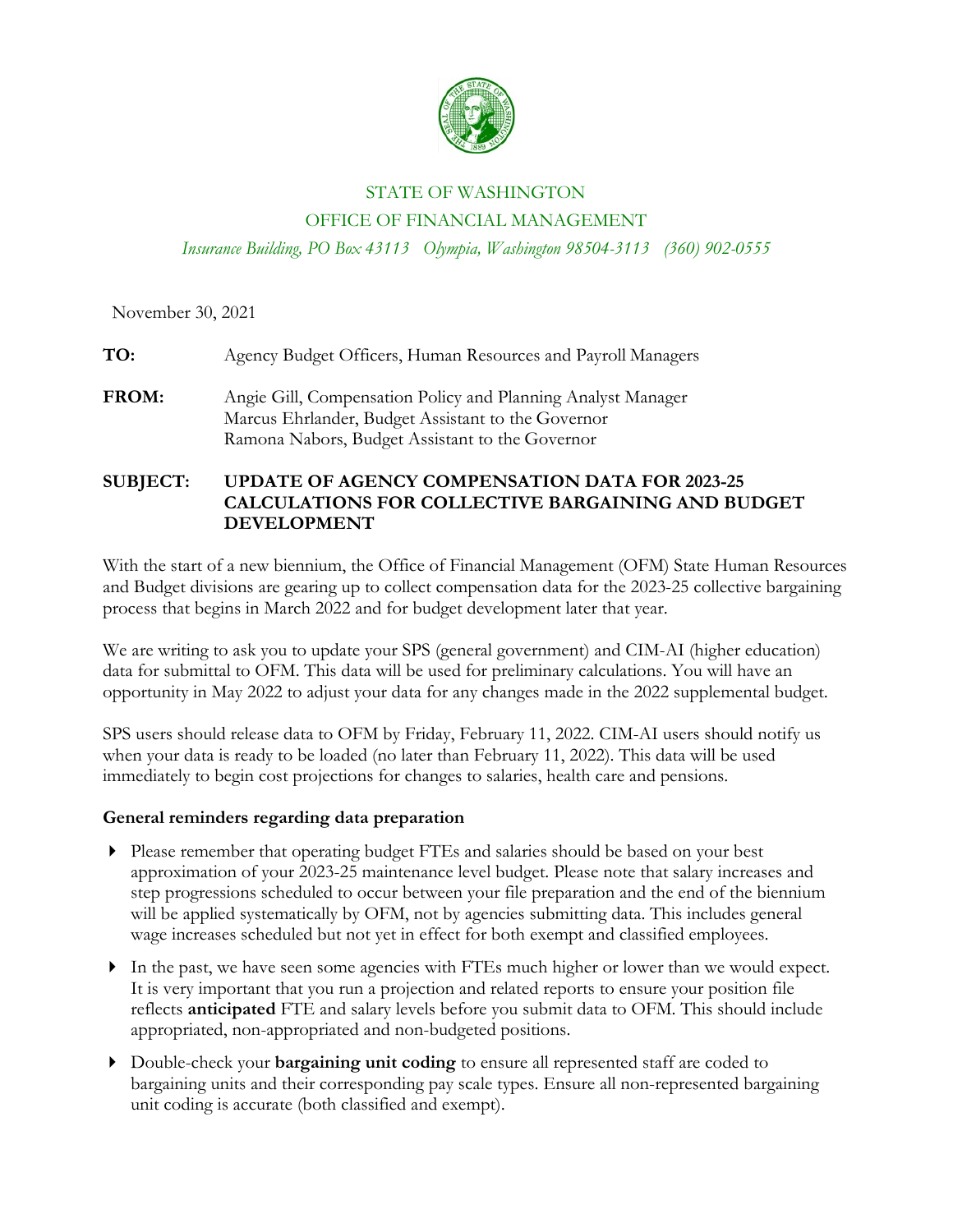- Check to make sure you have retirement system codes for all employees. For employees who are not members of a retirement system, positions that are not eligible for retirement, including students, use the code NE.
- Check to ensure only the positions requiring relief have the backfill indicator checked. This applies to positions where if an incumbent is absent or the position is vacant, another employee must provide coverage for the vacant position's scheduled shift. Only indicate the position that requires the backfill/relief, not the position that may provide relief for a vacant or absent backfill/relief position.
- Ensure the Work County Code and the Work City Name are accurate for each position. Among other uses, this data will be used to determine position eligibility to apply the 5 percent King County premium pay systematically.
- Ensure that hourly employees have an accurate work period percent to reflect an annual average percentage for time they are paid.
- If you have seasonal employees or part-time employees, please determine the average annual percent of time worked and indicate that figure in the % Full Time field. Please note that the Variable Part-Time field in SPS does NOT translate to OFM's Compensation Impact Model.
	- Example: You have staff who work only April through September they work 5 months at full time, 1 month at 88 hours, and 6 months at  $0\%$  time. Calculate the average this way: 5 x  $176 = 880$  hours + 88 hours + 0 hours = 968 hours. Divide 968/2088 (# of work hours in a year) =  $46\%$ . Enter  $46\%$  into the % Full Time field.
	- If you need help, please contact OFM at  $\text{Angle.Gill@ofm.wa.gov}$  or [Marcus.Ehrlander@ofm.wa.gov.](mailto:Marcus.Ehrlander@ofm.wa.gov)
- Correct the account code, if necessary. Do not use Account 03K Industrial Insurance Premium Refund Account or 290 Savings Incentive Account as a funding source for compensation data.
- A manual collection of data on agency assignment pay is not necessary. Instead, assignment pay or additional premium pay data will be extracted from Statewide HR and added on top of the base salary as appropriate. This will include, but is not limited to IT supervisor premium, shift premium pay, as well as Group A, B, and C assignment pays.
- If your agency averages fund splits, be aware this method could result in incorrect funding if salary increases are implemented for targeted job classifications.

## **Additional information for general government only**

- Select a current HRMS payroll file in SPS, "HR Data Load," to work from as you build your compensation data submittal.
- Check to make sure you have an appropriation index (AI) for all employees as SPS uses the AI to identify the account and expenditure authority type for each employee on the release to CIM.
- In SPS, **do not create multiple positions** in an effort to mimic step increases by ending one position and creating a second position at the higher step. Doing so causes issues when the data is loaded from SPS to CIM (each record is counted as a different position, resulting in doubling or tripling of your staffing data). Step increases are handled automatically in both systems for classified staff. For exempt staff, just use the average biennial salary for each person. Any duplicative records will have to be deleted from the data.